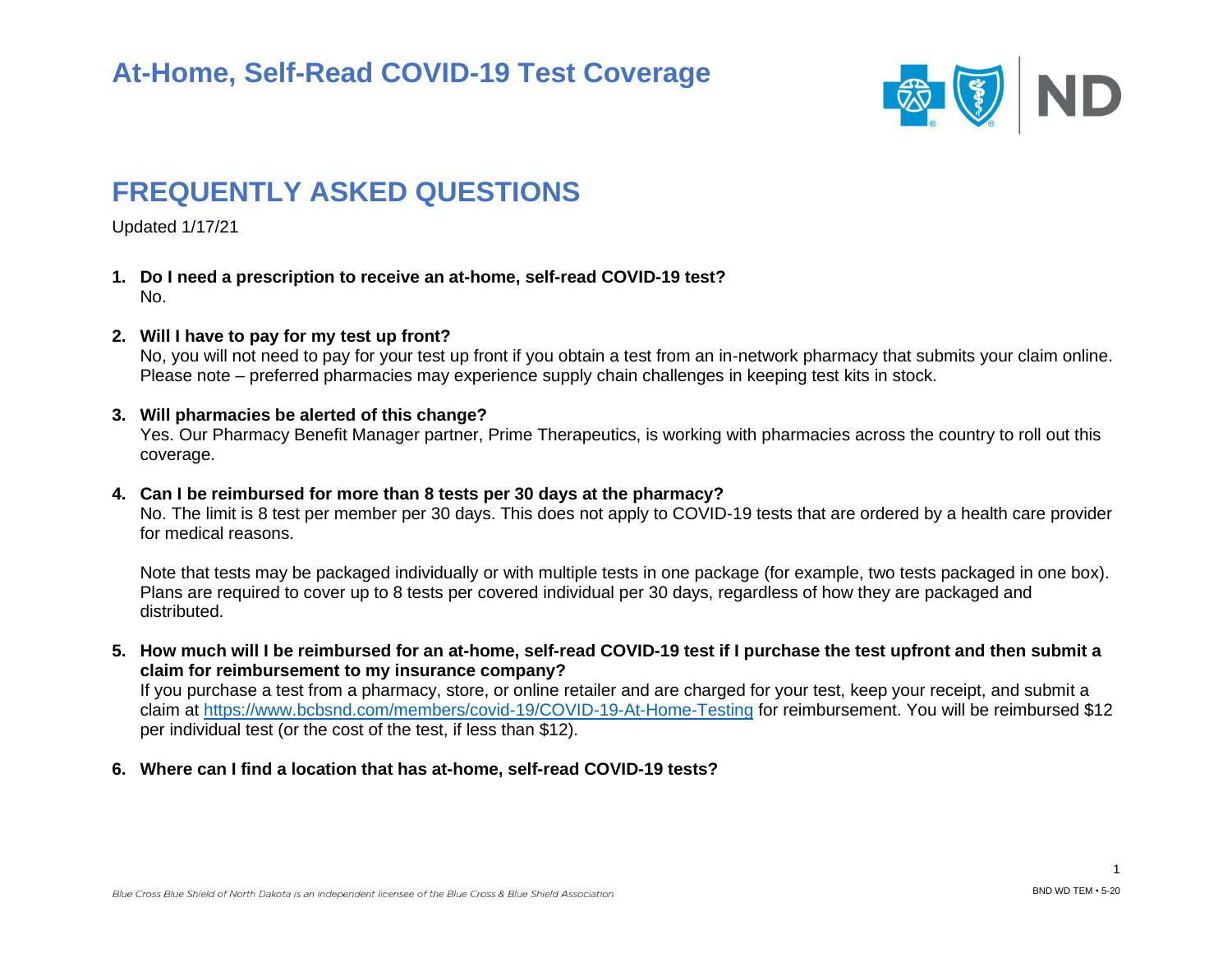

Consumers can visit stores online or in-person. To view the list of in-network pharmacies, go to myprime.com/pharmacies. We encourage members to call their local pharmacy to ensure they have test kits in stock prior to visiting.

**7. Can I get reimbursed for my full out-of-pocket cost if I cannot find a pharmacy in the network with tests available for purchase?**

If you are unable to find tests available at an in-network pharmacy, you may purchase a test from a retailer, and you'll be reimbursed up to \$12 per test by submitting a claim for reimbursement at [https://www.bcbsnd.com/members/covid-19/COVID-19-](https://www.bcbsnd.com/members/covid-19/COVID-19-At-Home-Testing) [At-Home-Testing.](https://www.bcbsnd.com/members/covid-19/COVID-19-At-Home-Testing)

- **8. What if I already bought and paid for at-home, self-read COVID-19 tests? Can I still get reimbursement for those?** Insurers are required to cover at-home, self-read COVID-19 tests purchased on or after January 15, 2022. BCBSND will not reimburse for tests purchased prior to January 15, 2022.
- **9. What if I buy more than one test at a time?**

You are eligible for up to 8 tests every 30 days for each individual on the plan, regardless of whether the tests are bought all at once or at separate times.

### **10. If I pay up-front, how do I get reimbursed?**

If you are charged for your test, keep your receipt and the UPC from the test box and submit a claim by visiting <https://www.bcbsnd.com/members/covid-19/COVID-19-At-Home-Testing> for reimbursement. You will be reimbursed up to \$12 per test. You will not need a prescription or a note from your provider.

# **11. How long will it take to receive my reimbursement from my plan?**

Members are strongly encouraged to receive tests at no charge from an in-network pharmacy that submits your claim online to avoid the need to follow the reimbursement process. The standard turnaround for reimbursement is 10 to 14 days, however that turnaround may be extended depending on volumes.

**12. My employer requires that I test myself multiple times per week and send them the results as a condition of employment. Can I get these tests reimbursed by insurance?**

Following the guidance of the mandate, coverage is not allowed for employer groups or members who are required to test weekly for employment purposes. You may be asked to attest to this by your pharmacy upon requesting tests.